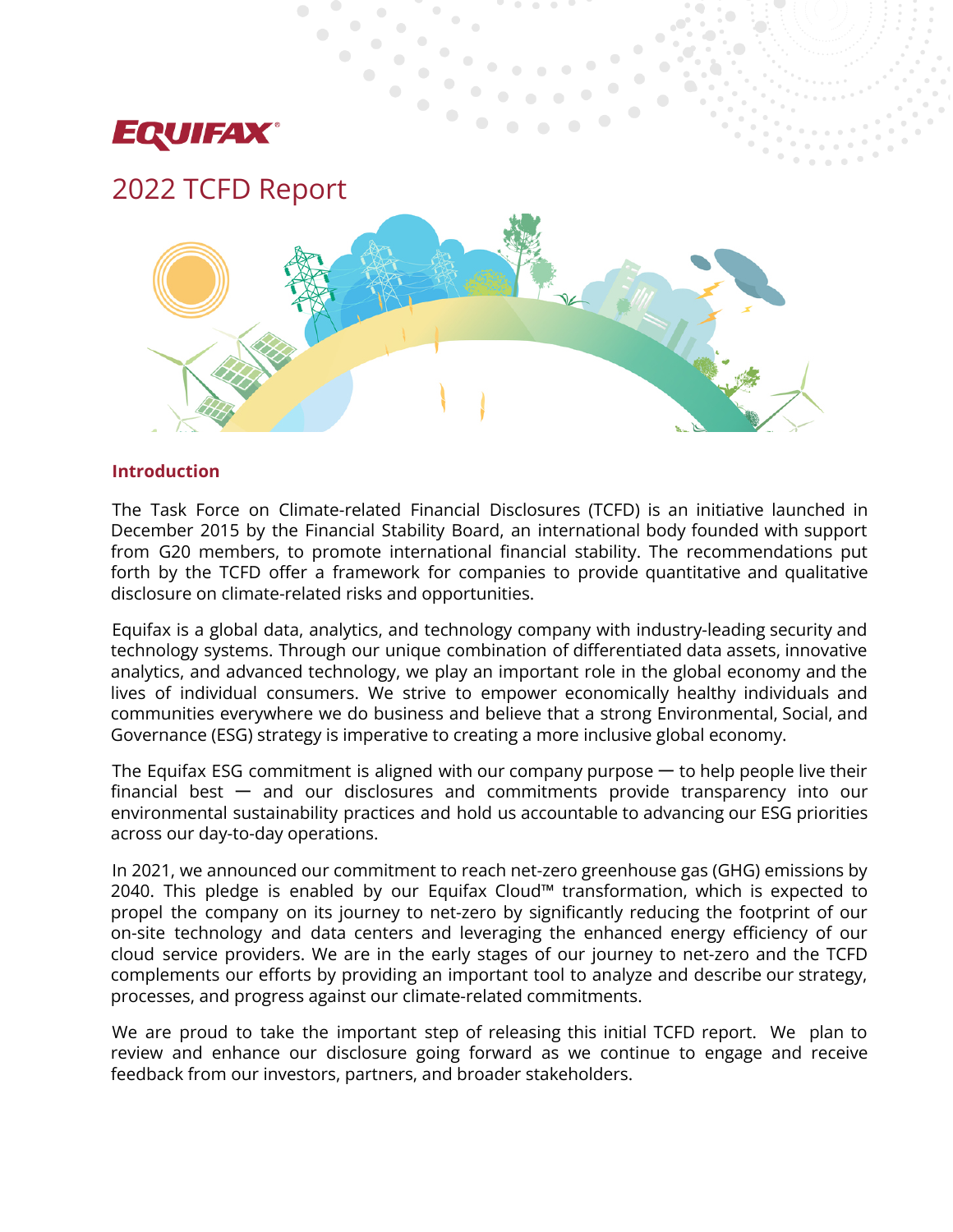### **Governance**

The Governance Committee of the Equifax Board of Directors provides oversight of our ESG priorities, including climate. The Committee exercises this oversight through regular updates and robust discussion with management regarding direction and progress in the context of our business strategy and stakeholder priorities. As part of its oversight, the Governance Committee meets at least quarterly to discuss substantive initiatives related to ESG priorities, including climate-related issues. After each such meeting, the Governance Committee Chair reports to the Board of Directors on the progress of applicable ESG initiatives. The Board of Directors reviews our ESG priorities and associated risks and strategies as well as their significance in the investor landscape. Additionally, the Board periodically invites outside experts to discuss relevant ESG and climate-related matters. Learn more about the Governance Committee's responsibilities and duties from the [Committee](https://www.equifax.com/about-equifax/corporate-governance/committee-charters/#Governance) charter.

Our environmental management strategy, including our climate-related strategy, is led by a cross-functional team, with direction and prioritization provided by senior leadership, including our Chief Executive Officer, Chief Financial Officer, and Chief Legal Officer. To execute on our environmental strategy, we formed an Environmental Management Committee composed of representatives from our real estate, finance, procurement, technology, and external affairs teams. The committee meets regularly to develop recommendations, track progress, support the collection and analysis of data, and create communications materials. The committee also facilitates collaboration among team members across the global organization to promote environmental initiatives. Our external affairs team regularly reports to the Governance Committee of the Board of Directors regarding ESG matters and is responsible for monitoring environmental trends and overseeing the alignment of our ESG disclosure with key reporting frameworks.

Our Enterprise Risk function provides risk oversight, including with respect to environmental issues, where applicable. Our Enterprise Risk team has a direct reporting line to the Board and is responsible for overseeing our enterprise risk management (ERM) program, establishing frameworks, policies and standards, performing independent risk-based monitoring and testing, and independently identifying and assessing material risks. Our Senior Vice President for Enterprise Risk leads this function and meets regularly with the Board, the Audit Committee, and the Technology Committee. Members of the Environmental Management Committee meet periodically with the Enterprise Risk team to collaborate on climate-related risk identification and management. Learn more about how we manage risk in our 2022 proxy statement.

## **Strategy**

As an organization, we have made significant progress on our climate-related journey since 2019. Over the past year, we dedicated considerable time, energy, and resources developing a strategy to measure and reduce the environmental impact of our GHG emissions. To assist in this process, we retained expert advisors, reallocated internal responsibilities, acquired new technology services, and upgraded measurement tools. Notably, in November 2021, we published our GHG emissions data for the first time and made a commitment to reach net-zero GHG emissions by 2040.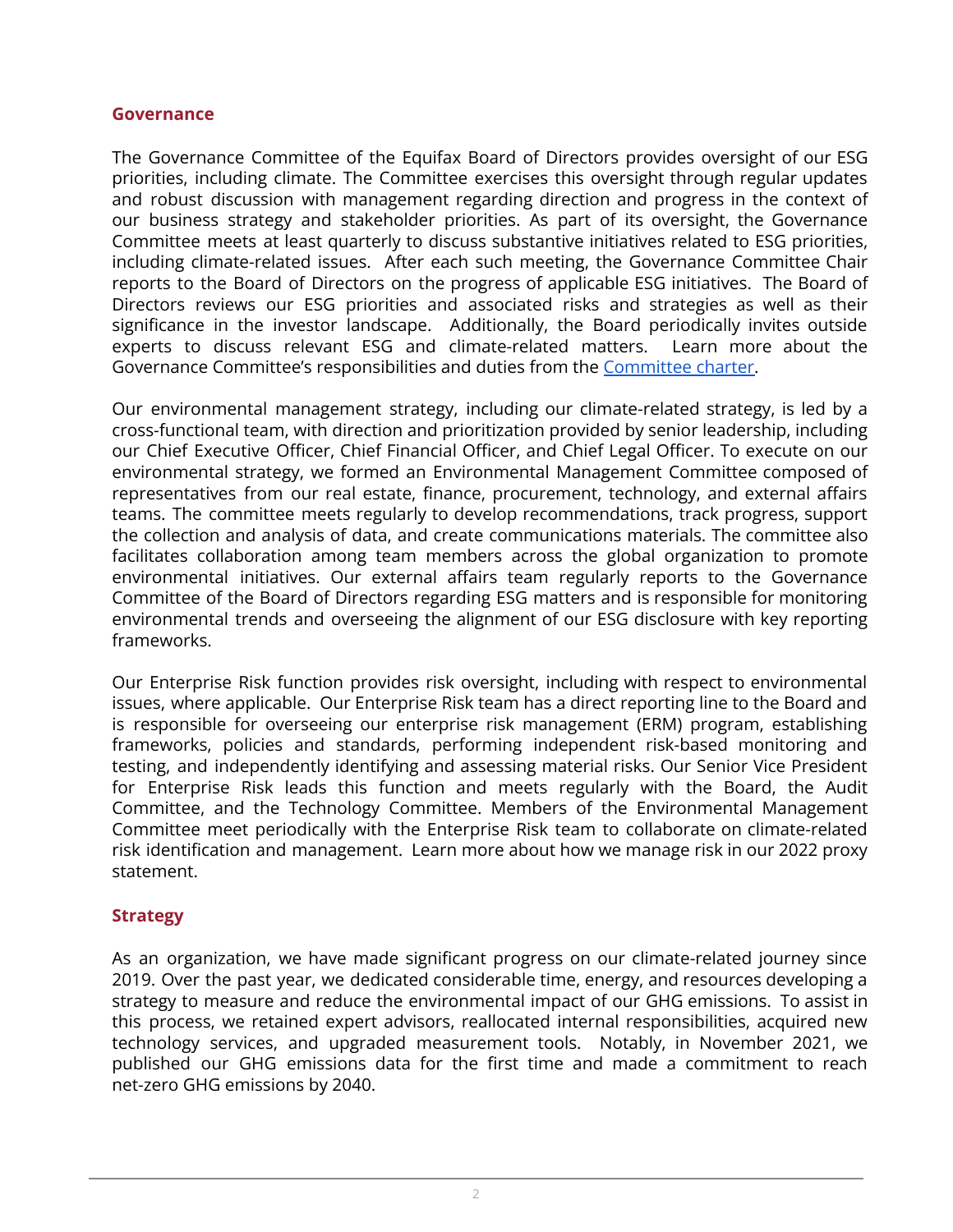We are committed to reaching net-zero GHG emissions by 2040. In 2021, we worked with a leading environmental advisory firm to perform an internal analysis to achieve a baseline for our decarbonization efforts and strengthen transparency around our environmental strategy. We determined that our scope 1 and 2 emissions primarily result from the operation of our office facilities and data centers. We also performed an analysis of our value chain in line with the guidance from the GHG Protocol and determined that the three most significant categories of scope 3 emissions for Equifax are related to (1) purchased goods and services, (2) employee commuting, and (3) business travel. We currently publicly report on scope 3 emissions associated with our business travel. We are continuing to refine our data collection and reporting methodologies and plan to expand our scope 3 disclosure as we finalize our approach.

We used this data to develop our initial GHG inventory and inform our decarbonization strategy. We are in the process of establishing reduction targets that support our commitment to achieving net-zero emissions, and plan to submit our targets to the Science Based Targets initiative (SBTi) for validation. We also plan to use internal forecasting as a means of informing our reduction strategy and progress going forward.

Through future TCFD reports, we expect to share more details regarding our climate-related risks and opportunities over the various time horizons. We will describe how those risks are being presented to senior leadership and incorporated into our business strategy, where applicable. We also plan to review and consider additional discussion regarding anticipated business impacts related to a transition to a broader net-zero economy.

## **Risk Management**

Our climate-related risks are identified and managed using our established ERM framework, which is detailed in our 2022 proxy statement. This framework is based on the "three lines of defense" model for establishing effective checks and balances, which is used by leading financial institutions.

ERM matters are reported to the Board on an annual basis, to the Audit Committee semi-annually, and to our CEO and senior leadership team at least quarterly. The Audit Committee reviews our policies related to enterprise risk assessment and risk management. On an annual basis, the Board performs an enterprise risk assessment with management to review the principal risks (i.e., financial, operational, cybersecurity and compliance risks) and the steps management is taking to monitor and mitigate these risks. The Board then sets the general level of risk appropriate for the Company through business strategy reviews.

At present, climate change is classified as an emerging risk for Equifax. As a next step in the maturation of our environmental journey, we plan to expand our focus to include a more detailed assessment of our Company's climate-related risks and opportunities, including over the short, medium and long-term time horizons. Our Environmental Management Committee is partnering with our Enterprise Risk office to leverage our ERM process to more specifically analyze our climate-related risks and further incorporate scenario analysis into our risk program going forward.

In addition to the ERM process, our internal audit team will review and adjust its internal audit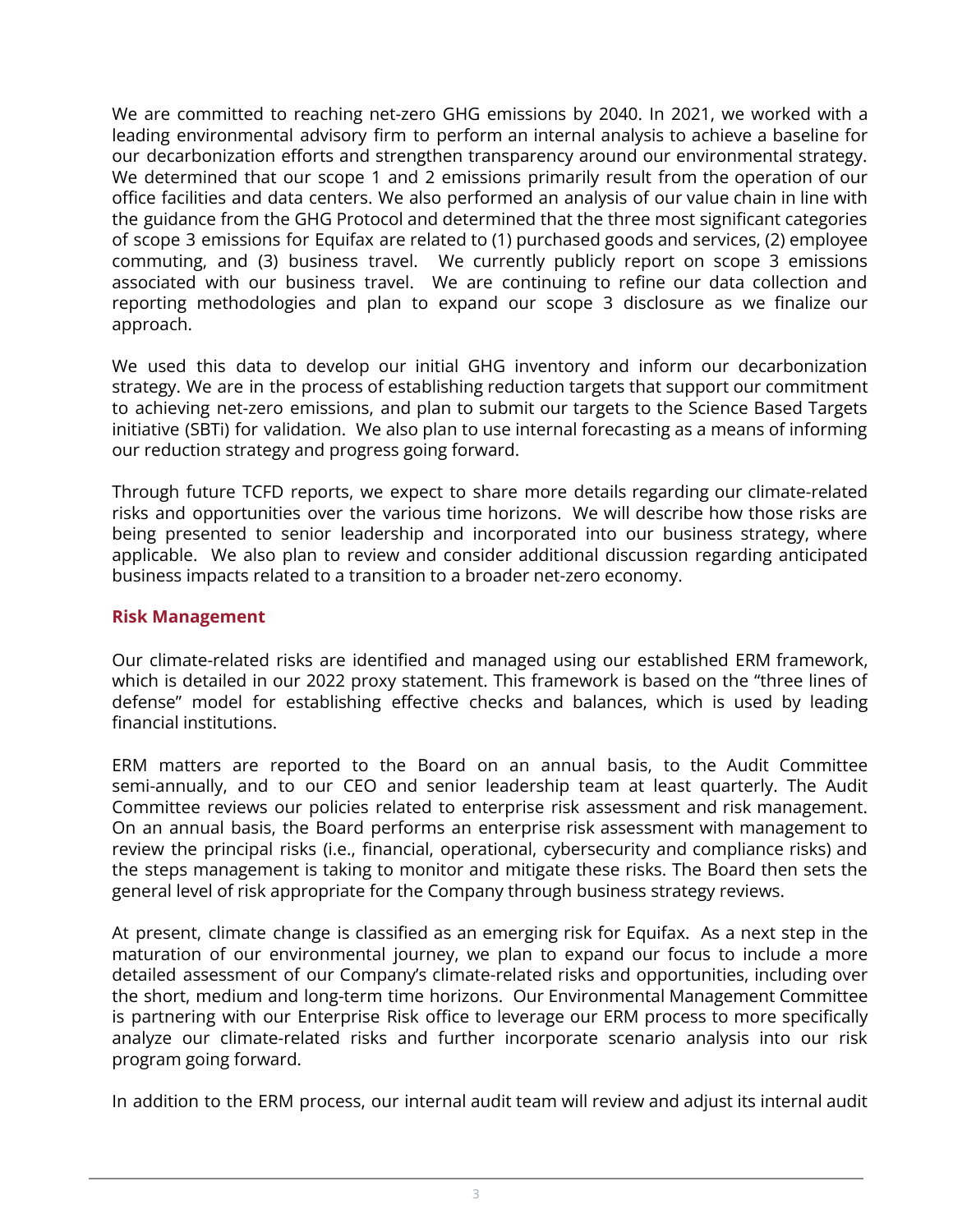plan, as necessary, in response to ESG related measurements as they evolve and then will raise them to the Audit Committee as appropriate. The internal audit team reviews the accuracy and completeness of our GHG calculations and provides additional oversight of the associated process.

As a general matter, our environmental management strategy is led by a cross functional team, with direction and prioritization provided by senior leadership, including our Chief Executive Officer, Chief Financial Officer, and Chief Legal Officer. For additional information regarding the work of our cross-functional Environmental Management Committee please see the Governance section above.

### **Metrics & Targets**

Equifax is committed to reaching net-zero GHG emissions by 2040 along a science-based pathway. In 2021, we completed the collection and analysis of our GHG emissions across our global operational footprint (scope 1 and 2), as well as across our value chain (scope 3). We used this data to develop our initial GHG inventory and inform our decarbonization strategy.

Scope 1 and 2 emissions were calculated through an analysis of usage information collected from our owned and leased facilities as well as our co-located data centers in accordance with the GHG Protocol methodology for our industry.

As mentioned above, with the assistance of our outside consultant, we performed an analysis of our value chain in line with the guidance from the GHG Protocol and determined that the three most significant categories of scope 3 emissions for Equifax are related to (1) purchased goods and services, (2) employee commuting, and (3) business travel. We currently publicly report on scope 3 emissions associated with our business travel. We are continuing to refine our data collection and reporting methodologies and plan to expand our scope 3 disclosure as we finalize our approach.

| <b>Emissions Summary</b><br>2019-2021 (MT CO2e)          | 2019   | 2020   | 2021   |
|----------------------------------------------------------|--------|--------|--------|
| <b>Scope 1 Emissions</b>                                 | 847    | 800    | 1,388  |
| <b>Scope 2 Emissions (Gross)</b>                         | 30,385 | 27,140 | 27,691 |
| <b>Scope 2 Emissions (Net)</b><br>(net renewable energy) | 29,564 | 26,320 | 24,951 |
| <b>Total Scope 1+ 2 Emissions (Net)</b>                  | 30,411 | 27,120 | 26,339 |
| <b>Scope 3 Emissions</b><br>(business travel only)       | 9,227  | 1,769  | 1,490  |

The table below summarizes our GHG emissions for the years 2019-2021.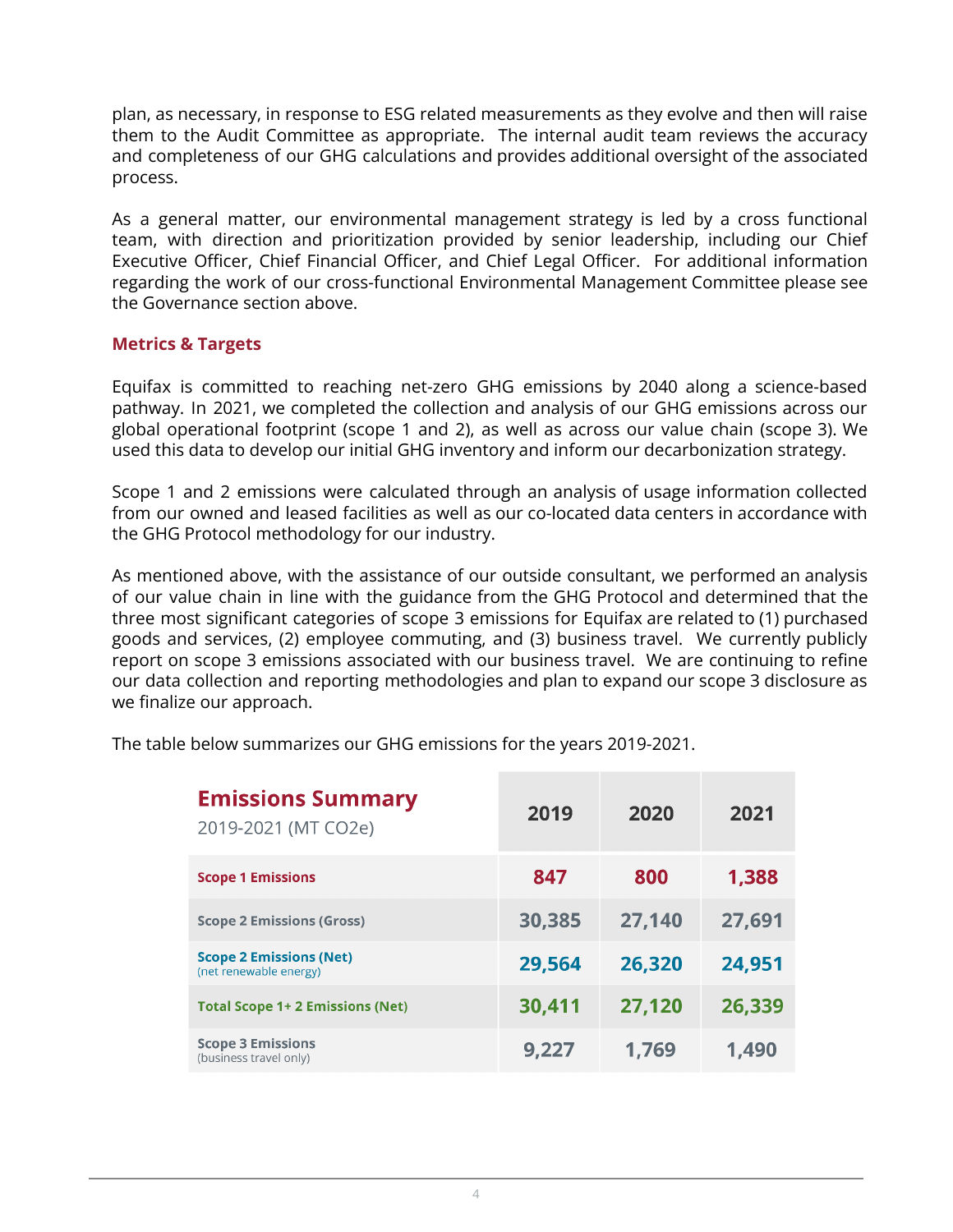As detailed in the table above, our combined scope 1 and 2 GHG emissions have decreased each year since 2019, with an approximate 13.5% decrease between 2019 and 2021 and an approximate 3% decrease between 2020 and 2021.

A number of factors contributed to the reduction in our GHG emissions between 2019 and 2020. As with most companies, we saw a reduction in office usage and business travel related to the COVID pandemic that resulted in lower GHG emissions. In 2020, we strategically consolidated a number of locations to promote productivity and increase efficiency of space utilization. These space utilization measures decreased our overall energy usage and the corresponding GHG emissions. Our continued cloud transformation also positively impacted our GHG emissions as we continue to decommission data centers and legacy servers and applications.

In 2021, our GHG emissions were positively impacted primarily by a combination of data center decomissions, office consolidation, and an improvement in overall energy efficiency of the Atlanta, Georgia power market resulting in a reduced emissions factor. Our 2021 GHG emissions were negatively impacted primarily by the availability of more complete information regarding our data centers, an increased footprint from eight acquisitions completed during the year, and an irregular increase in the use of refrigerant required for the year (scope 1). Excluding the impact of acquisitions in 2021, our aggregate scope 1 and 2 GHG emissions would have decreased approximately 5.3% compared to 2020.

We are in the process of establishing short- and medium-term reduction targets to submit to the Science Based Targets initiative (SBTi) for validation. Following the submission of our targets to the SBTi, we plan to provide additional discussion via the "Environment" section of our ESG priorities website and through future TCFD reporting.

For additional information regarding our GHG emissions metrics and targets, including our high-level decarbonization strategy, please see the "Environment" section of our ESG priorities website at [https://www.equifax.com/about-equifax/environment/.](https://www.equifax.com/about-equifax/environment/)

## **Forward-Looking Statements**

*This report contains information that may constitute "forward-looking statements." Generally, the words "believe," "expect," "intend," "plan," "estimate," "anticipate," "project," "will," "may" and similar expressions identify forward-looking statements, which generally are not historical in nature. All statements that address operating or environmental performance and events or developments that we expect or anticipate will occur in the future, including statements relating to future operating results, plans for reducing our environmental footprint, reducing greenhouse gas emissions, improvements in our IT and data security infrastructure, our strategy, our ability to mitigate or manage disruptions posed by COVID-19, the impact of COVID-19 and changes in U.S. and worldwide economic conditions, and similar statements about our outlook and our plans are forward-looking statements. We believe these forward-looking statements are reasonable as and when made. However, forward-looking statements are subject to risks and uncertainties that could cause actual results to differ materially from our historical experience and our present expectations or projections. These risks and uncertainties include, but are not limited to, those described in our most recent Annual Report on Form 10-K and subsequent filings with the U.S. Securities and Exchange*